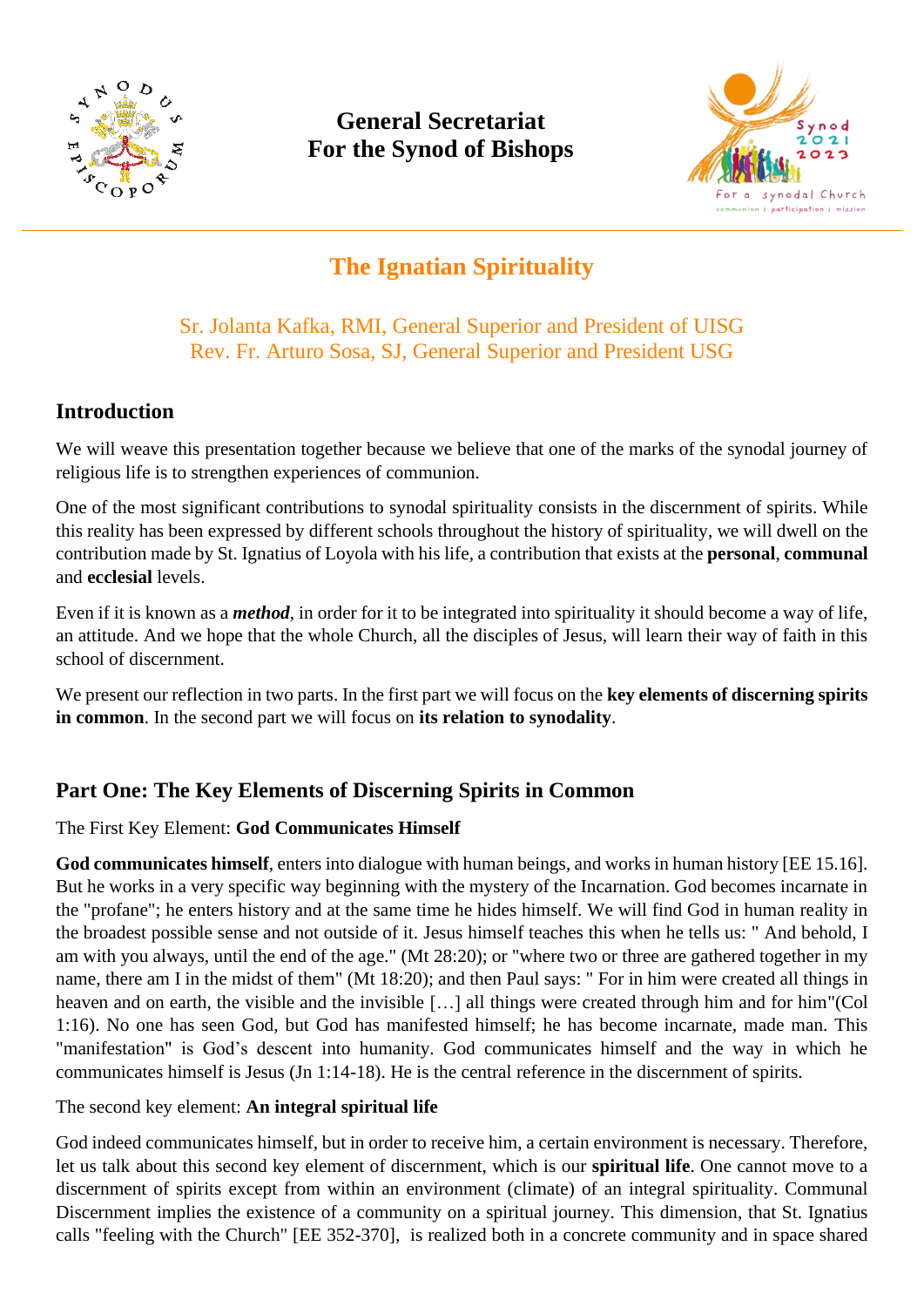by the communion of believers. Christianity does not exist except in and through a community, a community that is nourished by the Word, especially the Gospel. This implies a formative dimension. St. Ignatius constantly brings us back to the knowledge and internalization of the Word of God. This knowledge comes through an assiduous reading of the Gospel, which gradually becomes a prayerful, contemplative, incarnational reading, not only an exegetical one [EE 2]. Moreover, it is nourished by the Eucharist, a Eucharist made life, which leads to constant familiarity with Jesus through union with Him in faith and through the assimilation of His sentiments, His choices, His way of life in obedience to the Father, in the search for His will and the proclamation of the Gospel (Lk 24:13-35). This community is always part of the great community of the Church extended to the ends of the world, embracing all of humanity and all of history. Ecclesial communion, with its diversity and its different expressions, also embraces those who are not believers because the seed of truth resides in all.

#### The Third Key Element: **The Subject**

The third key element would be the **subject** who discerns spirits. It is the person, when it comes to a personal choice. The subject speaks of a person who is determined, who is oriented towards God in his seeking and willing; a person who has self-knowledge, is aware of inner movements, which we call different "spirits", which are normally expressions of desire, affection and aspiration. Saint Ignatius constantly invites us to learn to read these inner movements.

Ignatian spirituality is a spirituality of interior motions, so it is a spirituality of reasons, but also of affections. This leads to "inner freedom," through a process of liberation, with the only goal being to be truly available for and indifferent to God's will [EE.23]; truly desiring and choosing only God's will and putting the means (of achieving His will) into action, as much as they assist in putting it.

When it comes to the community that discerns the **subject**, it is also necessary to conform it consciously and intentionally. The community that discerns in common must create conditions of listening, reciprocity and respect for diversity; it must also create space as a point of reference that is protected from external interventions. It is a community on a journey of freedom to seek and find the will of God [EE.1], capable of reading the signs of the times through which the Lord communicates himself, discerning the movements of the spirits within and choosing the path indicated by God (like an Exodus experience). "Hearing" is not enough; to listen, one must understand the movements of the spirit that are emerging from within the community. Knowing how to read these movements is perhaps the greatest difficulty for a community in discernment as it is for a person. The only way, however, is to put these processes into practice.

#### **The Discernment of Spirits**

The discernment of spirits cannot be an analytical process from which we draw conclusions, verify opinions, and then proceed. Seeking God's will is not based on human agreement but on the experience of letting oneself be led by the Spirit. If the Spirit acts - and He always acts - we need only to be prepared to welcome Him; and to remember that He always manifests Himself in communion.

Neither can the discernment of spirits be a "pragmatic method" for making rational decisions. It is a tool within the spiritual exercises for reading the signs of the times within the ecclesial community. [cf. EE.175-188].

It is therefore most important to prepare the ground for such an exercise (discernment). In fact, as the Church embarks on this synodal process she makes it clear that there can be no discernment without a constant renewal of life, what St. Ignatius calls a "permanent reformation of life" [cf. EE.189.343]. Those who join and enter the process must also feel challenged by this invitation to personal change in order to join the community's journey. This is conversion.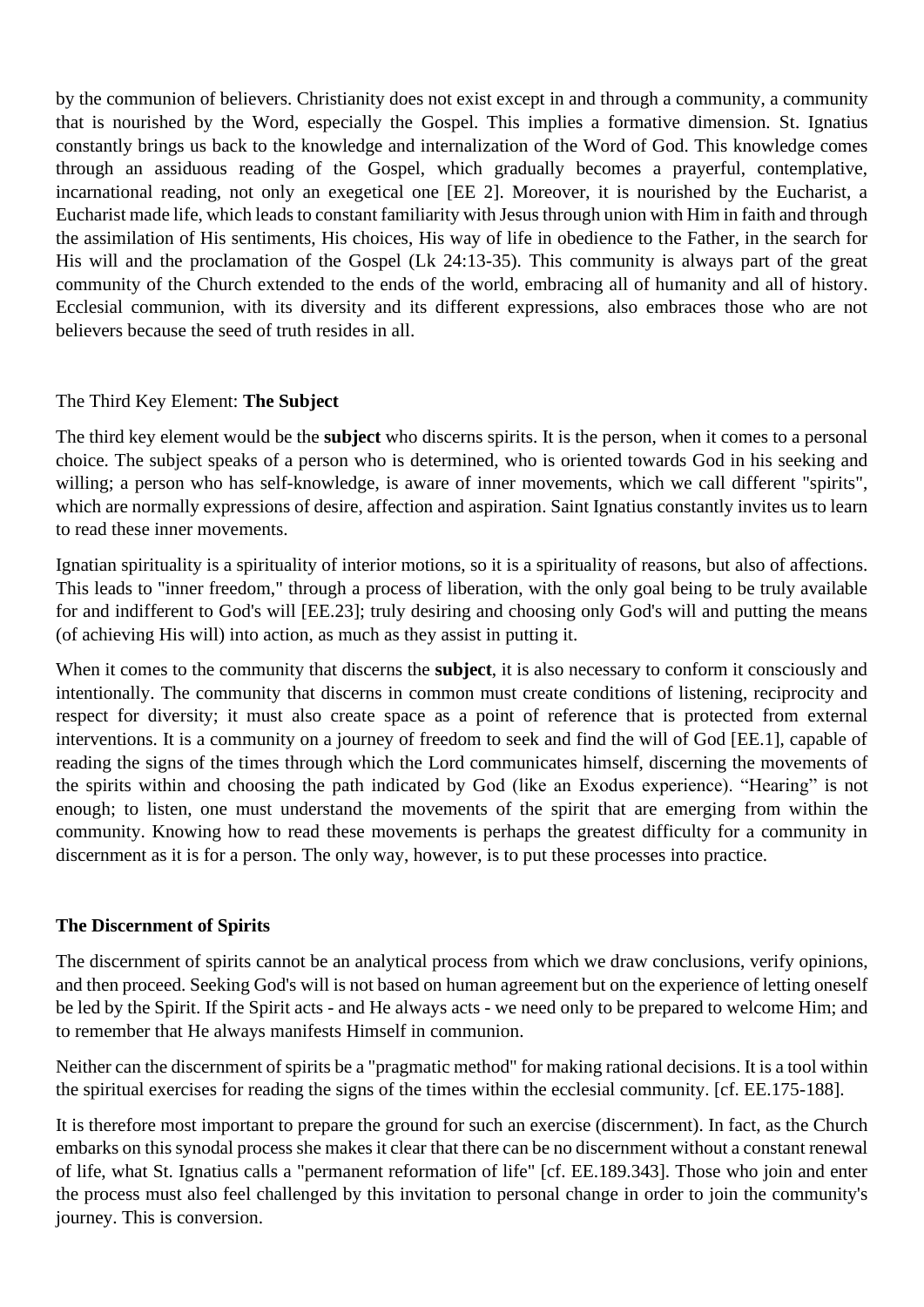The community, moreover, must allow itself to be challenged and understand what it needs to change in order to make itself available to perceive God's action in its midst. A journey of communal conversion is the necessary *humus* to distinguish between that which comes from God and that which does not come from God.

The goal of this process is to carry out a "divine reading," a "*Lectio Divina*" of reality, of what is lived in light of the Word, in order to bring Jesus' life into the present, into the midst of the Church's and the world's life in a renewed way. We are reminded of Amedeo Cencini's definition of ongoing formation which consists in assimilating the sentiments of Jesus and putting them into practice; in being configured to Him. By virtue of Baptism, we can affirm that this is the path of the whole Church and, therefore, of all the disciples of Jesus. Only within communion, "sensing in common" in Christ, is it possible to exercise the discernment of spirits.

The word communion has appeared several times this morning, and certainly it is fundamental. Communion, "sensing in common", however, does not mean being identical. We are helped by the expression Pope Francis often uses, steeped in Ignatian identity and the influence of Guardini. He tells us how our "sensing in common" does not abrogate diversity, or even contradiction. "Sensing in common" orients the heart toward the common good, which is God's good. "The whole is greater than the part" and time is greater than space because there is always an evolving horizon. (Cf. EG 235-236)

Discernment doesn't always end with a precise decision. Instead, discernment is constantly evolving because God continues to speak and act even after we put the fruits of discernment into practice. Discernment does not stop once God's will has been found, but rather is an ongoing **process**. St. Thomas speaks of choosing as an interior and enticing action. Following God's will arises from a prior "synchronization" to the Holy Spirit's inspiration and one's awareness of acting in freedom, of saying "I want" God's will also. "May it be done to me **according to your word**." (Lk 1:38)

It is not easy to get there, but there are familiar signs and fruits that the path of discernment leaves in people and in communities: humility, gratuitousness, increased inner freedom, more compassion for the poor. The fruit of this journey is the Ignatian "*Magis*", as a dynamism that is established in the person and in the community of aspiring to an ever greater and more integral fidelity in following Jesus, the Gospel.

# **Part Two: Synodal Spirituality**

Synodal spirituality includes discerning spirits together, in common. The ecclesial community is constituted as the "People of God" precisely because it follows God. It is God who walks with His People, God who shows the way and accompanies His People. One can speak of the People of God only when there is this consonance with his Presence and the Word.

The People of God is a people of the baptized. By virtue of this sacrament we are radically equal in our vocation of discipleship and in caring for the community as prophets, kings and priests. We are all disciples of Jesus Christ, and we are all called to bear witness to the faith so that others may become disciples. We are all called to "learn" as disciples and to bear witness of our discipleship to others. Together we grow and all of us are called to care for one another (Jn 10:1-18) by virtue of our participation in the Mystery of God.

## **Knowing how God acts in history**

To grow in communion as the People of God we must know the usual way God acts in history. The Word of God reveals to us a God who leads humbly, gradually, calling, asking, walking with us. Discernment is a response in our seeking and finding God's way of acting in all times.

The intention of this synodal journey is to renew the radical experience of this communion between God and his People as Covenant, as belonging ("Everything the LORD has said, we will do" Ex 19:8), and as Jesus' family, as relationship ("For whoever does the will of my heavenly Father is my brother, and sister, and mother." Mt 12:46-50). Discernment nourishes both dimensions of ecclesial communion.